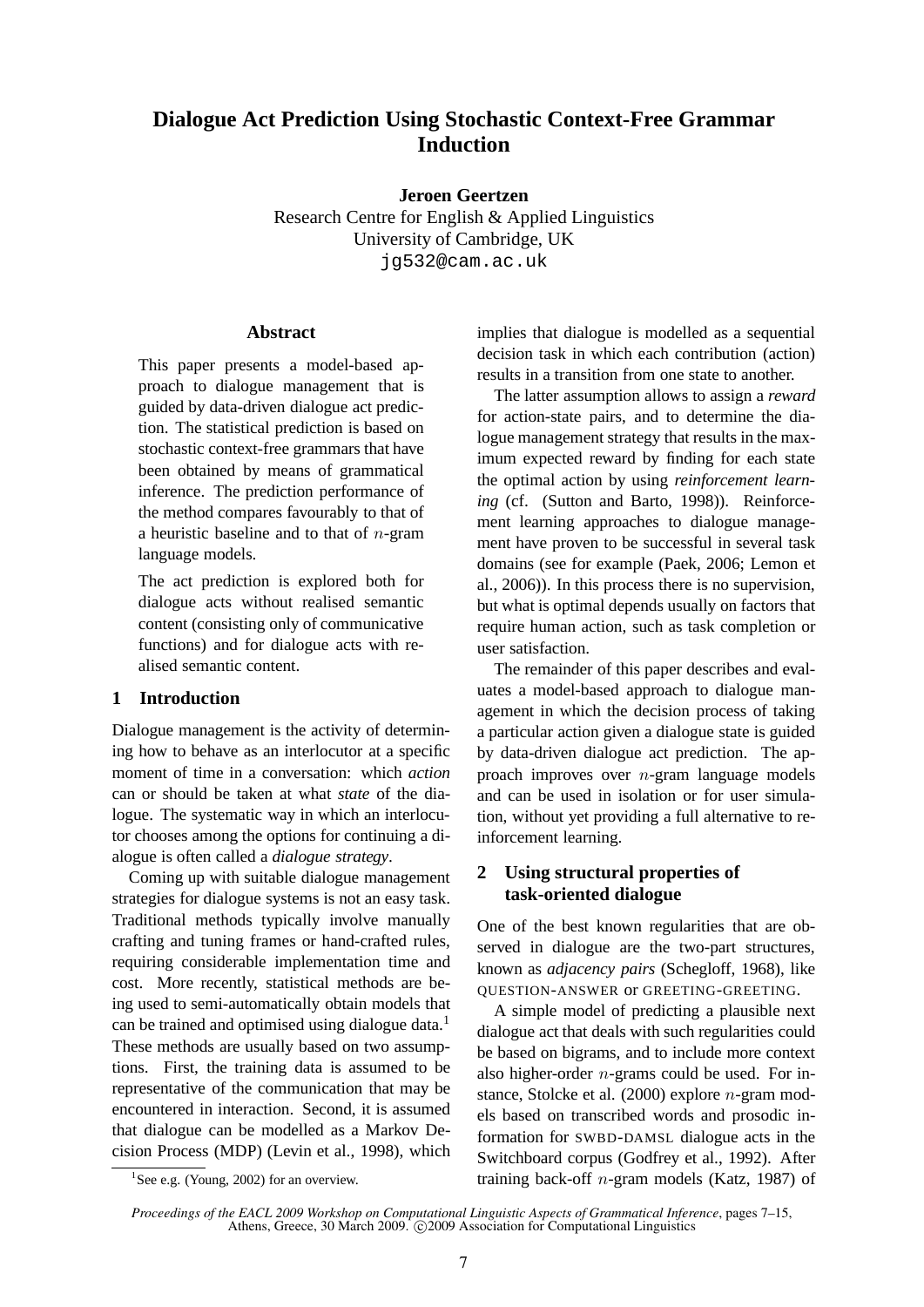different order using frequency smoothing (Witten and Bell, 1991), it was concluded that trigrams and higher-order n-grams offer a small gain in predication performance with respect to bigrams.

Apart from adjacency pairs, there is a variety of more complex re-occurring interaction patterns. For instance, the following utterances with corresponding dialogue act types illustrate a clarification sub-dialogue within an information-request dialogue:

|   | A: How do I do a fax?                   | <b>QUESTION</b> |
|---|-----------------------------------------|-----------------|
| 2 | B: Do you want to send<br>or print one? | <b>QUESTION</b> |
| 3 | A: I want to print it                   | <b>ANSWER</b>   |
|   | B: Just press the grey button           | ANSWER          |

Such structures have received considerable attention and their models are often referred to as discourse/dialogue grammars (Polanyi and Scha, 1984) or conversational/dialogue games (Levin and Moore, 1988).

As also remarked by Levin (1999), predicting and recognising dialogue games using  $n$ -gram models is not really successful. There are various causes for this. The flat horizontal structure of n-grams does not allow (hierarchical) grouping of symbols. This may weaken the predictive power and reduces the power of the representation since nested structures such as exemplified above cannot be represented in a straightforward way.

A better solution would be to express the structure of dialogue games by a context-free grammar (CFG) representation in which the terminals are dialogue acts and the non-terminals denote conversational games. Construction of a CFG would require explicit specification of a discourse grammar, which could be done by hand, but it would be a great advantage if CFGs could automatically be induced from the data. An additional advantage of grammar induction is the possibility to assess the frequency of typical patterns and a stochastic context-free grammar (SCFG) may be produced which can be used for parsing the dialogue data.

### **3 Sequencing dialogue acts**

Both n-gram language models and SCFG based models work on sequences of symbols. Using more complex symbols increases data sparsity: encoding more information increases the number of unique symbols in the dataset and decreases the number of reoccurring patterns which could be used in the prediction.

In compiling the symbols for the prediction experiments, three aspects are important: the identification of interlocutors, the definition of dialogue acts, and multifunctionality in dialogue.

The dialogue act taxonomy that is used in the prediction experiments is that of DIT (Bunt, 2000). A dialogue act is defined as a pair consisting of a communicative function (CF) and a semantic content (SC):  $a = ). The DIT taxonomy$ distinguishes 11 dimensions of communicative functions, addressing information about the task domain, feedback, turn management, and other generic aspects of dialogue (Bunt, 2006). There are also functions, called *the general-purpose functions*, that may occur in any dimension. In quite some cases, particularly when dialogue control is addressed and dimension-specific functions are realised, the SC is empty. General-purpose functions, by contrast, are always used in combination with a realised SC. For example:

|                   |                   | dialogue act                     |
|-------------------|-------------------|----------------------------------|
| utterance         | function          | semantic content                 |
| What to do next?  | SET-OUESTION      | $next-step(X)$                   |
| Press the button. | <b>SET-ANSWER</b> | $press(Y)$ $\wedge$<br>button(Y) |

The SC —if realised— describes objects, properties, and events in the domain of conversation.

In dialogue act prediction while taking multidimensionality into account, a dialogue  $D$  can be represented as a sequence of events in which an event is a set of one dialogue act or multiple dialogue acts occurring simultaneously. The information concerning interlocutor and multifunctionality is encoded in a single symbol and denoted by means of a n-tuple. Assuming that at most three functions can occur simultaneously, a 4-tuple is  $\rm needed^2\colon$  (interlocutor,da1,da2,da3).  $\rm An\ ex$ ample of a bigram of 4-tuples would then look as follows:

| $(A, \langle \text{SET-Q}, \text{ "next-step(X)} \rangle, \ldots),$                 |  |
|-------------------------------------------------------------------------------------|--|
| $(B,\langle\text{SET-A},\text{"press(Y)} \wedge \text{ button(Y)} \rangle, \ldots)$ |  |

Two symbols are considered to be identical when the same speaker is involved and when the symbols both address the same functions. To make

<sup>&</sup>lt;sup>2</sup> Ignoring the half percent of occurrences with four simultaneous functions.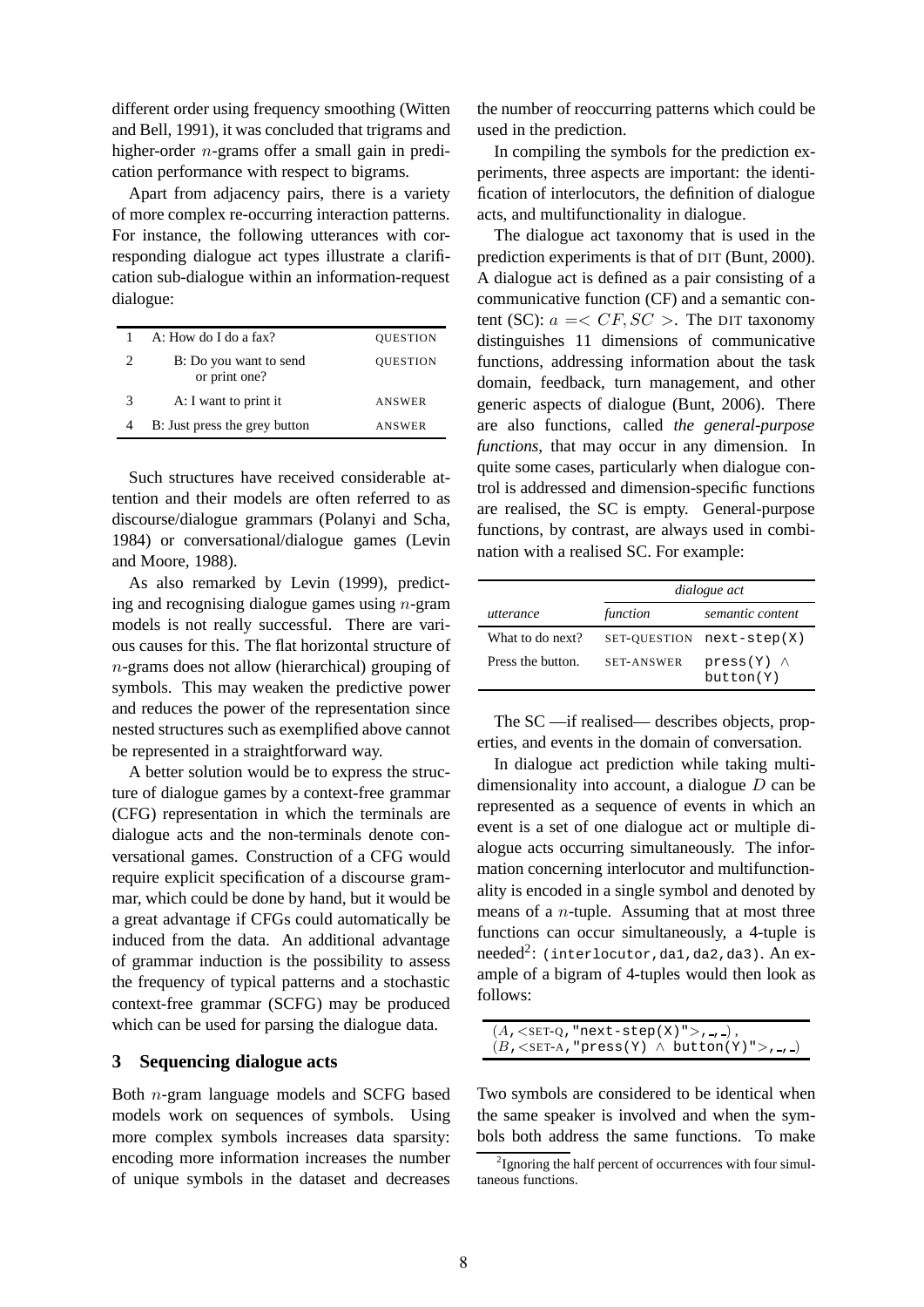it easy to determine if two symbols are identical, the order of elements in a tuple is fixed: functions that occur simultaneously are first ordered on importance of dimension, and subsequently on alphabet. The task-related functions are considered the most important, followed by feedback-related functions, followed by any other remaining functions. This raises the question how recognition performance using multifunctional symbols compares against recognition performance using symbols that only encode the primary function

## **4** N**-gram language models**

There exists a significant body of work on the use of language models in relation to dialogue management. Nagata and Morimoto (1994) describe a statistical model of discourse based on trigrams of utterances classified by custom speech act types. They report 39.7% prediction accuracy for the top candidate and 61.7% for the top three candidates.

In the context of the dialogue component of the speech-to-speech translation system VERBMO-BIL, Reithinger and Maier (1995) use n-gram dialogue act probabilities to suggest the most likely dialogue act. In later work, Alexandersson and Reithinger (1997) describe an approach which comes close to the work reported in this paper: Using grammar induction, plan operators are semiautomatically derived and combined with a statistical disambiguation component. This system is claimed to have an accuracy score of around 70% on turn management classes.

Another study is that of Poesio and Mikheev (1998), in which prediction based on the previous dialogue act is compared with prediction based on the context of dialogue games. Using the Map Task corpus annotated with 'moves' (dialogue acts) and 'transactions' (games) they showed that by using higher dialogue structures it was possible to perform significantly better than a bigram model approach. Using bigrams, 38.6% accuracy was achieved. Additionally taking game structure into account resulted in 50.6%; adding information about speaker change resulted in an accuracy of 41.8% with bigrams, 54% with game structure.

All studies discussed so far are only concerned with sequences of communicative functions, and disregard the semantic content of dialogue acts.

## **5 Dialogue grammars**

To automatically induce patterns from dialogue data in an unsupervised way, grammatical inference (GI) techniques can be used. GI is a branch of unsupervised machine learning that aims to find structure in symbolic sequential data. In this case, the input of the GI algorithm will be sequences of dialogue acts.

## **5.1 Dialogue Grammars Inducer**

For the induction of structure, a GI algorithm has been implemented that will be referred to as Dialogue Grammars Inducer (DGI). This algorithm is based on distributional clustering and alignmentbased learning (van Zaanen and Adriaans, 2001; van Zaanen, 2002; Geertzen and van Zaanen, 2004). Alignment-based learning (ABL) is a symbolic grammar inference framework that has successfully been applied to several unsupervised machine learning tasks in natural language processing. The framework accepts sequences with symbols, aligns them with each other, and compares them to find interchangeable subsequences that mark structure. As a result, the input sequences are augmented with the induced structure.

The DGI algorithm takes as input time series of dialogue acts, and gives as output a set of SCFGs. The algorithm has five phases:

- 1. SEGMENTATION: In the first phase of DGI, the time series are —if necessary— segmented in smaller sequences based on a specific time interval in which no communication takes place. This is a necessary step in task-oriented conversation in which there is ample time to discuss (and carry out) several related tasks, and an interaction often consists of a series of short dialogues.
- 2. ALIGNMENT LEARNING: In the second phase a search space of possible structures, called hypotheses, is generated by comparing all input sequences with each other and by clustering sub-sequences that share similar context. To illustrate the alignment learning, consider the following input sequences:

| A:SET-O,   | $B:PRO-O.$ | A:PRO-A,           | $B:SET-A.$ |
|------------|------------|--------------------|------------|
| $A:SET-0$  |            | B:PAUSE, B:RESUME, | B:SET-A.   |
| $A:SET-O.$ | B:SET-A.   |                    |            |

The alignment learning compares all input sequences with each other, and produces the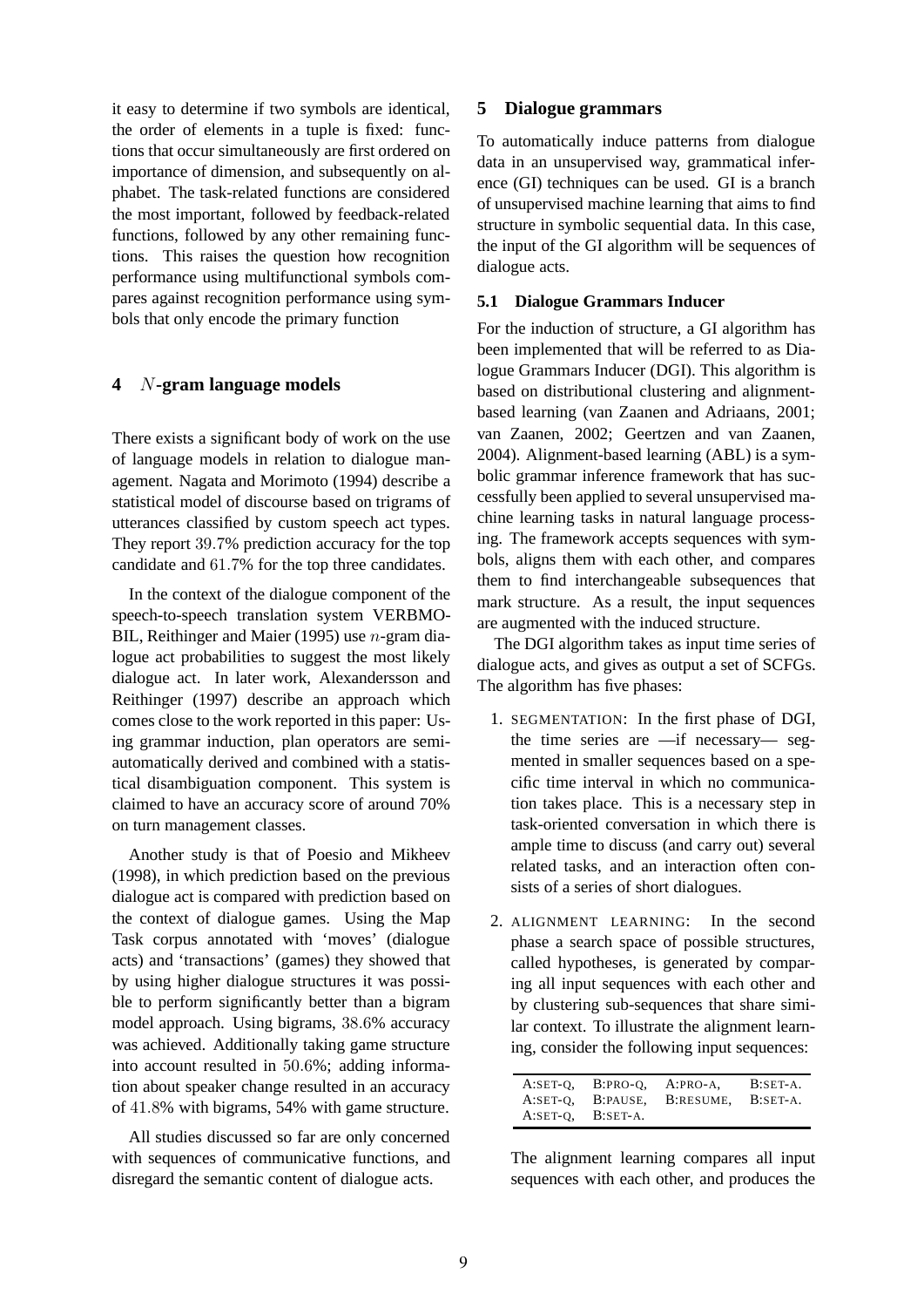hypothesised structures depicted below. The induced structure is represented using bracketing.

| $[i \text{ A:SET-Q}, [i \text{ B:PRO-Q}, \text{ A:PRO-A}, ]i \text{ B:SET-A}.]i$                                                                                                               |
|------------------------------------------------------------------------------------------------------------------------------------------------------------------------------------------------|
| $\left[\begin{array}{cc} \overline{i} & A:SET-Q, \end{array}\right]$ [ $\left[\begin{array}{cc} B:PAUSE, A:RESUME, \end{array}\right]$ $\left[\begin{array}{cc} B:SET-A. \end{array}\right]$ i |
| $[i \overline{A:SET-Q}, [j]j \overline{B:SET-A}.]i$                                                                                                                                            |

The hypothesis  $j$  is generated because of the similar context (which is underlined). The hypothesis  $i$ , the full span, is introduced by default, as it might be possible that the sequence is in itself a part of a longer sequence.

- 3. SELECTION LEARNING: The set of hypotheses that is generated during alignment learning contains hypotheses that are unlikely to be correct. These hypotheses are filtered out, overlapping hypotheses are eliminated to assure that it is possible to extract a contextfree grammar, and the remaining hypotheses are selected and remain in the bracketed output. The decision of which hypotheses to select and which to discard is based on a Viterbi beam search (Viterbi, 1967).
- 4. EXTRACTION: In the fourth phase, SCFG grammars are extracted from the remaining hypotheses by means of recursive descent parsing. Ignoring the stochastic information, a CFG of the above-mentioned example looks in terms of grammar rules as depicted below:

| S.           |               | $\Rightarrow$ A:SET-O                   | $\mathbf{I}$                   | $B:SET-A$ |
|--------------|---------------|-----------------------------------------|--------------------------------|-----------|
|              |               | $J \Rightarrow B:PRO-O \text{ A:PRO-A}$ |                                |           |
| $\mathbf{J}$ |               |                                         | $\Rightarrow$ B:PAUSE A:RESUME |           |
|              | $\Rightarrow$ |                                         |                                |           |

5. FILTERING: In the last phase, the SCFG grammars that have small coverage or involve many non-terminals are filtered out, and the remaining SCFG grammars are presented as the output of DGI.

Depending on the mode of working, the DGI algorithm can generate a SCFG covering the complete input or can generate a set of SCFGs. In the former mode, the grammar that is generated can be used for parsing sequences of dialogue acts and by doing so suggests ways to continue the dialogue. In the latter mode, by parsing each grammar in the set of grammars that are expected to represent dialogue games in parallel, specific dialogue games may be recognised, which can in turn be used beneficially in dialogue management.

### **5.2 A worked example**

In testing the algorithm, DGI has been used to infer a set of SCFGs from a development set of 250 utterances of the DIAMOND corpus (see also Section 6.1). Already for this small dataset, DGI produced, using default parameters, 45 'dialogue games'. One of the largest produced structures was the following:

| 4             |                      | $S \Rightarrow$ A:SET-O, <b>NTAX</b> , <b>NTBT</b> , B:SET-A |
|---------------|----------------------|--------------------------------------------------------------|
| 4             |                      | $NTAX$ $\Rightarrow$ B:PRO-O, NTFJ                           |
| $\mathcal{E}$ |                      | <b>NTE.I</b> $\Rightarrow$ A:PRO-A                           |
|               |                      | <b>NTFJ</b> $\Rightarrow$ A:PRO-A, A:CLARIFY                 |
| $\mathcal{L}$ |                      | <b>NTBT</b> $\Rightarrow$ B:PRO-O, A:PRO-A                   |
|               | 2 NTBT $\Rightarrow$ | M                                                            |

In this figure, each CFG rule has a number indicating how many times the rules has been used. One of the dialogue fragments that was used to induce this structure is the following excerpt:

|                | utterance                           | dialogue act   |
|----------------|-------------------------------------|----------------|
| A <sub>1</sub> | how do I do a short code?           | SET-O          |
| $B_1$          | do you want to program one?         | PRO-O          |
| A <sub>2</sub> | no                                  | SET-A          |
| $A_3$          | I want to enter a kie* a short code | <b>CLARIFY</b> |
| B <sub>2</sub> | you want to use a short code?       | PRO-O          |
| $A_4$          | yes                                 | $PRO-A$        |
| $B_3$          | press the VK button                 | SET-A          |

Unfortunately, many of the 45 induced structures were very small or involved generalisations already based on only two input samples. To ensure that the grammars produced by DGI generalise better and are less fragmented, a postprocessing step has been added which traverses the grammars and eliminates generalisations based on a low number of samples. In practice, this means that the post-processing requires the remaining grammatical structure to be presented N times or more in the data.<sup>3</sup>. The algorithm without post-processing will be referred to as DGI1; the algorithm with post-processing as DGI2.

## **6 Act prediction experiments**

To determine how to behave as an interlocutor at a specific moment of time in a conversation, the DGI algorithm can be used to infer a SCFG that models the structure of the interaction. The SCFG

 $3N = 2$  by default, but may increase with the size of the training data.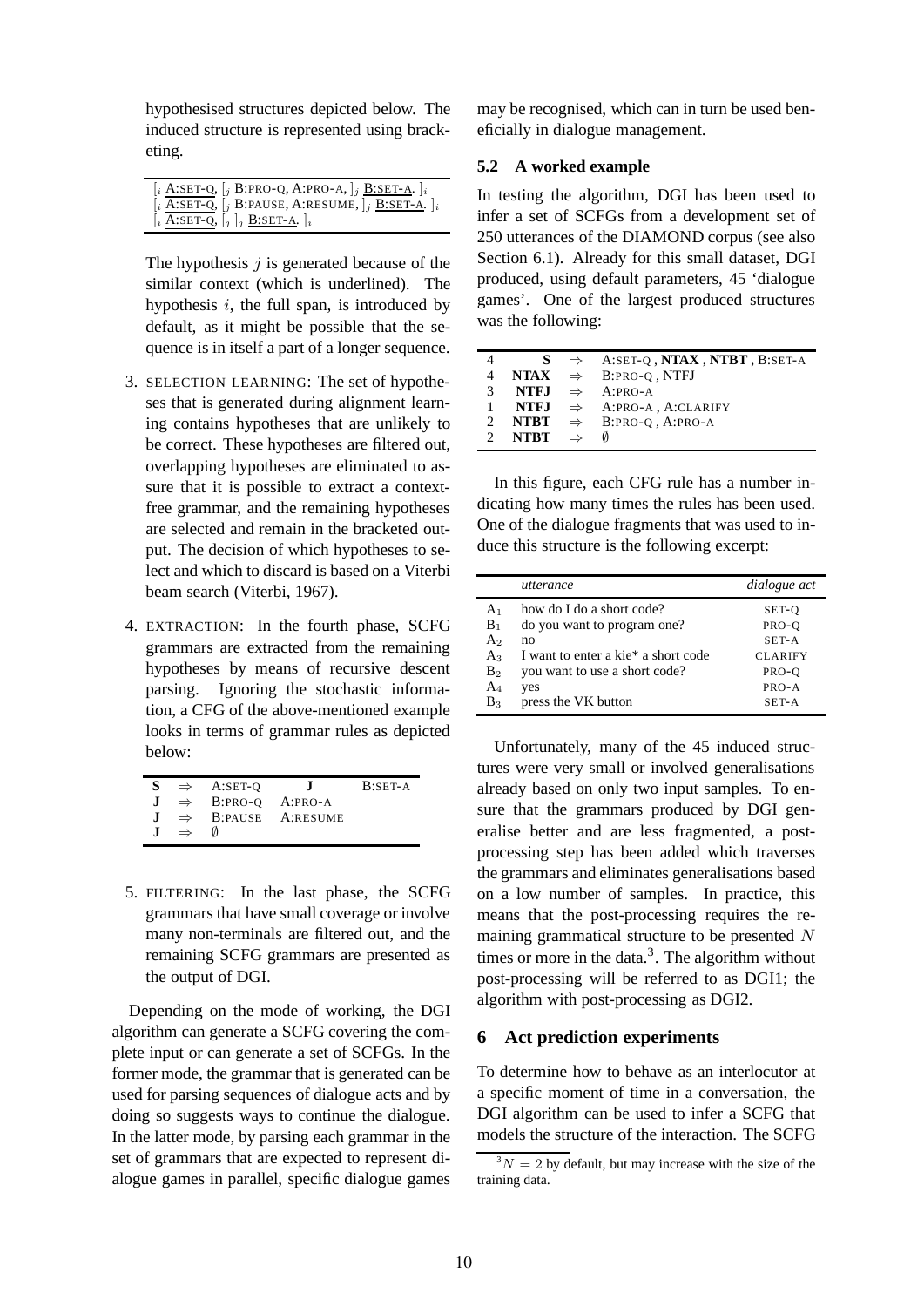can then be used to suggest a next dialogue act to continue the dialogue. In this section, the performance of the proposed SCFG based dialogue model is compared with the performance of the well-known n-gram language models, both trained on intentional level, i.e. on sequences of sets of dialogue acts.

### **6.1 Data**

The task-oriented dialogues used in the dialogue act prediction tasks were drawn from the DIA-MOND corpus (Geertzen et al., 2004), which contains human-machine and human-human Dutch dialogues that have an assistance seeking nature. The dataset used in the experiments contains 1, 214 utterances representing 1, 592 functional segments from the human-human part of corpus. In the domain of the DIAMOND data, i.e. operating a fax device, the predicates and arguments in the logical expressions of the SC of the dialogue acts refer to entities, properties, events, and tasks in the application domain. The application domain of the fax device is complex but small: the domain model consists of 70 entities with at most 10 properties, 72 higher-level actions or tasks, and 45 different settings.

Representations of semantic content are often expressed in some form of predicate logic type formula. Examples are Quasi Logical Forms (Alshawi, 1990), Dynamic Predicate Logic (Groenendijk and Stokhof, 1991), and Underspecified Discourse Representation Theory (Reyle, 1993). The SC in the dataset is in a simplified first order logic similar to quasi logical forms, and is suitable to support feasible reasoning, for which also theorem provers, model builders, and model checkers can be used. The following utterances and their corresponding SC characterise the dataset:

| 1 | wat moet ik nu doen?<br>(what do I have to do now?)<br>$\lambda x$ . next-step $(x)$                                                      |
|---|-------------------------------------------------------------------------------------------------------------------------------------------|
| 2 | druk op een toets<br>( <i>press a button</i> )<br>$\lambda x$ . press $(x) \wedge$ button $(x)$                                           |
| 3 | druk op de groene toets<br>( <i>press the green button</i> )<br>$\lambda x$ . press $(x) \wedge$ button $(x) \wedge$ color $(x, 'green')$ |

wat zit er boven de starttoets? *(what is located above the starttoets?)*  $\lambda x$ . loc-above(x,'button041')



guished: action predicates, element predicates, and property predicates. These types have a fixed order. The action predicates appear before element predicates, which appear in turn before property predicates. This allows to simplify the semantic content for the purpose of reducing data sparsity in act prediction experiments, by stripping away e.g. property predicates. For instance, if desired the SC of utterance 3 in the example could be simplified to that of utterance 2, making the semantics less detailed but still meaningful.

#### **6.2 Methodology and metrics**

Evaluation of overall performance in communication is problematic; there are no generally accepted criteria as to what constitutes an objective and sound way of comparative evaluation. An often-used paradigm for dialogue system evaluation is PARADISE (Walker et al., 2000), in which the performance metric is derived as a weighted combination of subjectively rated user satisfaction, task-success measures and dialogue cost. Evaluating if the predicted dialogue acts are considered as positive contributions in such a way would require the model to be embedded in a fully working dialogue system.

To assess whether the models that are learned produce human-like behaviour without resorting to costly user interaction experiments, it is needed to compare their output with real human responses given in the same contexts. This will be done by deriving a model from one part of a dialogue corpus and applying the model on an 'unseen' part of the corpus, comparing the suggested next dialogue act with the observed next dialogue act. To measure the performance, *accuracy* is used, which is defined as the proportion of suggested dialogue acts that match the observed dialogue acts.

In addition to the accuracy, also *perplexity* is used as metric. Perplexity is widely used in relation to speech recognition and language models, and can in this context be understood as a metric that measures the number of equiprobable possible choices that a model faces at a given moment. Perplexity, being related to entropy is defined as follows:

$$
Entropy = -\sum_{i} p(w_i|h) \cdot log_2 p(w_i|h)
$$

 $Perplexity = 2^{Entropy}$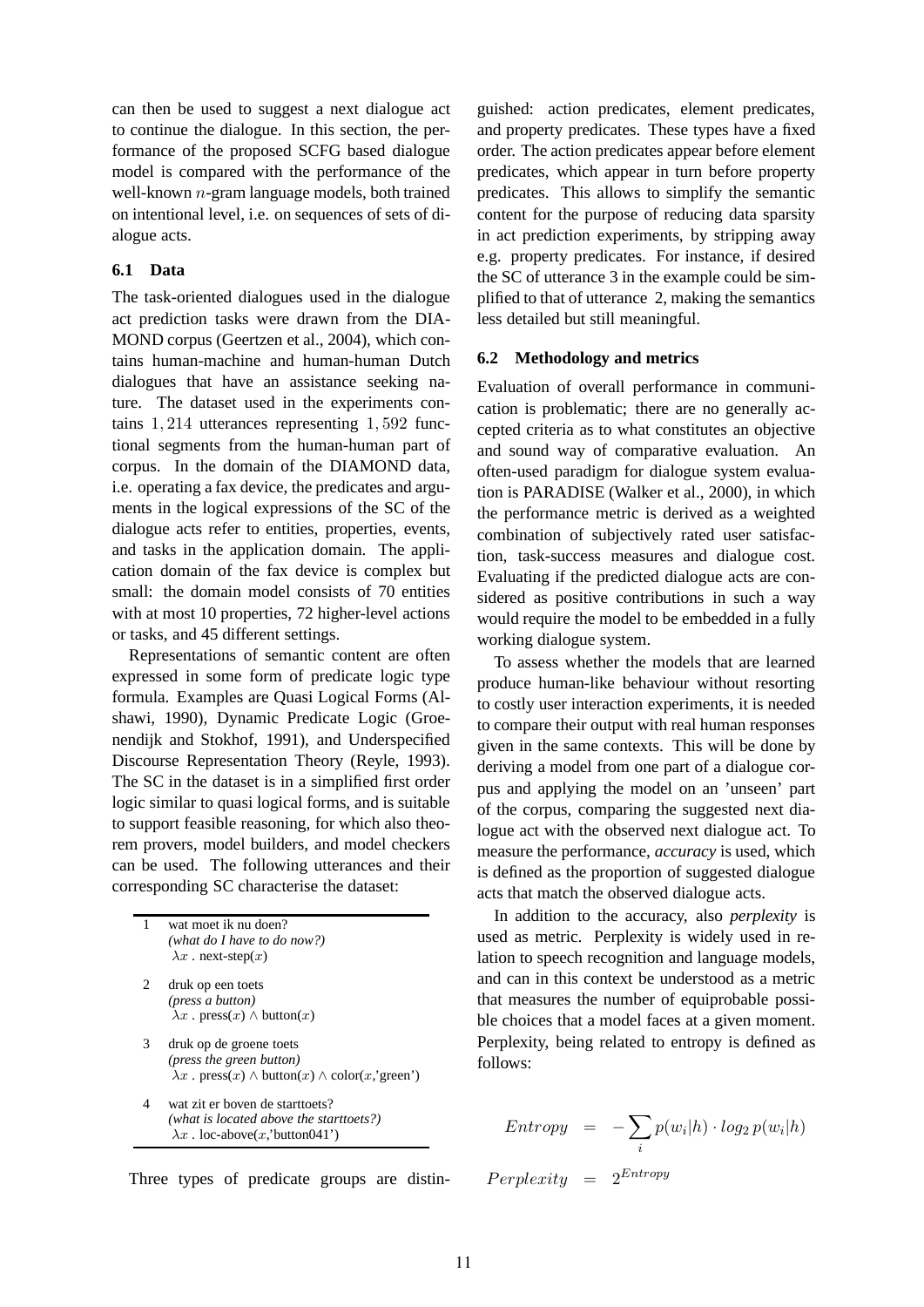where h denotes the conditioned part, i.e.  $w_{i-1}$ in the case of bigrams and  $w_{i-2}, w_{i-1}$  in the case of trigrams, et cetera. In sum, accuracy could be described as a measure of correctness of the hypothesis and perplexity could be described as how probable the correct hypothesis is.

For all n-gram language modelling tasks reported, good-turing smoothing was used (Katz, 1987). To reduce the effect of imbalances in the dialogue data, the results were obtained using 5 fold cross-validation.

To have an idea how the performance of both the n-gram language models and the SCFG models relate to the performance of a simple heuristic, a baseline has been computed which suggests a majority class label according to the interlocutor role in the dialogue. The information seeker has SET-Q and the information provider has SET-A as majority class label.

#### **6.3 Results for communicative functions**

The scores for communicative function prediction are presented in Table 1. For each of the three kinds of symbols, accuracy and perplexity are calculated: the first two columns are for the main CF, the second two columns are for the combination of speaker identity *and* main CF, and the third two columns are for the combination of speaker identity and all CFs. The scores for the latter two codings could not be calculated for the 5-gram model, as the data were too sparse.

As was expected, there is an improvement in both accuracy (increasing) and perplexity (decreasing) for increasing  $n$ -gram order. After the 4-gram language model, the scores drop again. This could well be the result of insufficient training data, as the more complex symbols could not be predicted well.

Both language models and SCFG models perform better than the baseline, for all three groups. The two SCFG models, DGI1 and DGI2, clearly outperform the n-gram language models with a substantial difference in accuracy. Also the perplexity tends to be lower. Furthermore, model DGI2 performs clearly better than model DGI1, which indicates that the 'flattening' of nonterminals which is described in Section 5 results in better inductions.

When comparing the three groups of sequences, it can be concluded that providing the speaker identity combined with the main communicative function results in better accuracy scores of 5.9% on average, despite the increase in data sparsity. A similar effect has also been reported by Stolcke et al. (2000).

Only for the 5-gram language model, the data become too sparse to learn reliably a language model from. There is again an increase in performance when also the last two positions in the 4-tuple are used and all available dialogue act assignments are available. It should be noted, however, that this increase has less impact than adding the speaker identity. The best performing  $n$ -gram language model achieved 66.4% accuracy; the best SCFG model achieved 78.9% accuracy.

#### **6.4 Results for dialogue acts**

The scores for prediction of dialogue acts, including SC, are presented in the left part of Table 2. The presentation is similar to Table 1: for each of the three kinds of symbols, accuracy and perplexity were calculated. For dialogue acts that may include semantic content, computing a useful baseline is not obvious. The same baseline as for communicative functions was used, which results in lower scores.

The table shows that the attempts to learn to predict additionally the semantic content of utterances quickly run into data sparsity problems. It turned out to be impossible to make predictions from 4-grams and 5-grams, and for 3-grams the combination of speaker and all dialogue acts could not be computed. Training the SCFGs, by contrast, resulted in fewer problems with data sparsity, as the models abstract quickly.

As with predicting communicative functions, the SCFG models show better performance than the n-gram language models, for which the 2 grams show slightly better results than the 3 grams. Where there was a notable performance difference between DGI1 and DGI2 for CF prediction, for dialogue act prediction there is only a very little difference, which is insignificant considering the relatively high standard deviation. This small difference is explained by the fact that DGI2 becomes less effective as the size of the training data decreases.

As with CF prediction, it can be concluded that providing the speaker identity with the main dialogue act results in better scores, but the difference is less big than observed with CF prediction due to the increased data sparsity.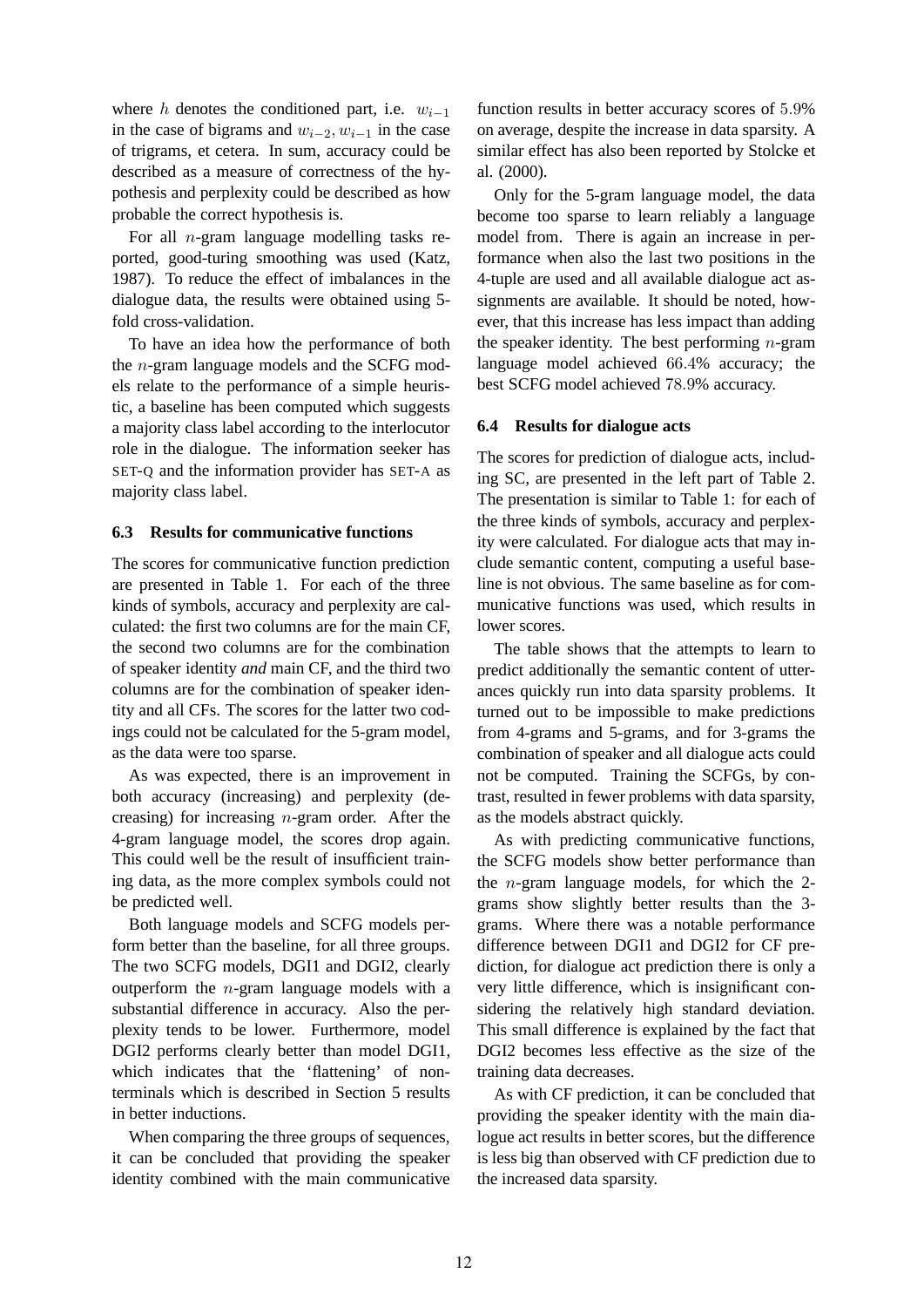Table 1: Communicative function prediction scores for *n*-gram language models and SCFGs in accuracy (acc, in percent) and perplexity (pp). CF<sub>main</sub> denotes the main communicative function, SPK speaker identity, and  $CF_{all}$  all occurring communicative functions.

|                                      | $CF_{main}$                                                          |                                                                  | $SPK + CF_{main}$                                 |                                                 | $SPK + CF_{all}$                                    |                                                 |  |
|--------------------------------------|----------------------------------------------------------------------|------------------------------------------------------------------|---------------------------------------------------|-------------------------------------------------|-----------------------------------------------------|-------------------------------------------------|--|
|                                      | acc                                                                  | pp                                                               | acc                                               | pp                                              | acc                                                 | pp                                              |  |
| baseline                             | $39.1 + 0.23$                                                        | $24.2 + 0.19$                                                    | $44.6 + 0.92$                                     | $22.0 + 0.25$                                   | $42.9 + 1.33$                                       | $23.7 + 0.41$                                   |  |
| 2-gram<br>3-gram<br>4-gram<br>5-gram | $53.1 + 0.88$<br>$58.6 \pm 0.85$<br>$60.9 \pm 1.12$<br>$60.3 + 0.43$ | $17.9 + 0.35$<br>$17.1 + 0.47$<br>$16.7 + 0.15$<br>$18.6 + 0.21$ | $58.3 + 1.84$<br>$63.0 + 1.98$<br>$65.4 \pm 1.62$ | $16.8 + 0.31$<br>$14.5 + 0.26$<br>$15.2 + 1.07$ | $61.1 + 1.65$<br>$65.9 \pm 1.92$<br>$66.4 \pm 2.03$ | $16.3 + 0.59$<br>$14.0 + 0.23$<br>$14.2 + 0.44$ |  |
| DGI1<br>DGI <sub>2</sub>             | $67.4 + 3.05$<br>$71.8 + 2.67$                                       | $18.3 + 1.28$<br>$16.1 + 1.25$                                   | $74.6 + 1.94$<br>$78.3 + 2.50$                    | $14.8 + 1.47$<br>$14.0 + 2.39$                  | $76.5 \pm 2.13$<br>$78.9 \pm 1.98$                  | $13.9 \pm 0.35$<br>$13.6 + 0.35$                |  |

Table 2: Dialogue act prediction scores for  $n$ -gram language models and SCFGs. DA<sub>main</sub> denotes the dialogue act with the main communicative function, and  $DA<sub>all</sub>$  all occurring dialogue acts.

|                            | $DA_{main}$                                                |                                                                | $SPK + DA_{main}$              |                                |                                | $SPK + DA_{all}$               |                                |                                       |  |
|----------------------------|------------------------------------------------------------|----------------------------------------------------------------|--------------------------------|--------------------------------|--------------------------------|--------------------------------|--------------------------------|---------------------------------------|--|
|                            |                                                            |                                                                |                                |                                |                                | full SC                        |                                | simplified SC                         |  |
|                            | acc                                                        | pp                                                             | acc                            | pp                             | acc                            | pp                             | acc                            | pp                                    |  |
| baseline                   | $18.5 + 2.01$                                              | $31.0 + 1.64$                                                  | $19.3 + 1.79$                  | $27.6 + 0.93$                  | $18.2 + 1.93$                  | $31.6 + 1.38$                  | $18.2 + 1.93$                  | $31.6 + 1.38$                         |  |
| 2-gram<br>3-gram<br>4-gram | $31.2 + 1.42$<br>$29.0 + 1.14$<br>$\overline{\phantom{a}}$ | $28.5 \pm 1.03$<br>$34.7 \pm 2.82$<br>$\overline{\phantom{a}}$ | $34.6 + 1.51$<br>$31.9 + 1.21$ | $24.7 + 0.62$<br>$30.5 + 2.06$ | $35.1 + 1.30$<br>-<br>-        | $26.9 + 0.47$<br>-             | $37.5 + 1.34$<br>$29.1 + 1.28$ | $26.2 + 2.37$<br>$28.0 \pm 2.59$<br>۰ |  |
| 5-gram                     | $\overline{\phantom{a}}$                                   | $\overline{\phantom{a}}$                                       |                                | $\overline{\phantom{a}}$       | -                              | -                              |                                | -                                     |  |
| DGI1<br>DGI <sub>2</sub>   | $38.8 + 3.27$<br>$39.2 + 2.45$                             | $25.1 + 0.94$<br>$25.0 + 1.28$                                 | $42.5 + 0.96$<br>$42.7 + 1.03$ | $25.0 + 1.14$<br>$25.3 + 0.99$ | $42.9 + 2.44$<br>$42.4 + 2.19$ | $27.3 + 1.98$<br>$28.0 + 1.57$ | $46.6 + 2.01$<br>$46.4 + 1.94$ | $24.6 + 2.24$<br>$24.7 + 2.55$        |  |

The prediction scores of dialogue acts with full semantic content and simplified semantic content are presented in the right part of Table 2. For both cases multifunctionality is taken into account by including all occurring communicative functions in each symbol. As can be seen from the table, the simplification of the semantic content leads to improvements in the prediction performance for both types of model. The best  $n$ -gram language model improved with 2.4% accuracy from 35.1% to 37.5%; the best SCFG-based model improved with 3.7% from 42.9% to 46.6%.

Moreover, the simplification of the semantic content reduced the problem of data-sparsity, making it also possible to predict based on 3-grams although the accuracy is considerably lower than that of the 2-gram model.

## **7 Discussion**

Both n-gram language models and SCFG based models have their strengths and weaknesses. ngram models have the advantage of being very robust and they can be easily trained. The SCFG based model can capture regularities that have gaps, and allow to model long(er) distance relations. Both algorithms work on sequences and hence are easily susceptible to data-sparsity when the symbols in the sequences get more complex. The SCFG approach, though, has the advantage that symbols can be clustered in the non-terminals of the grammar, which allows more flexibility.

The multidimensional nature of the  $DT^{++}$ functions can be adequately encoded in the symbols of the sequences. Keeping track of the interlocutor and including not only the main communicative function but also other functions that occur simultaneously results in better performance even though it decreases the amount of data to learn from.

The prediction experiments based on main communicative functions assume that in case of multifunctionality, a main function can clearly be identified. Moreover, it is assumed that task-related functions are more important than feedback functions or other functions. For most cases, these assumptions are justified, but in some cases they are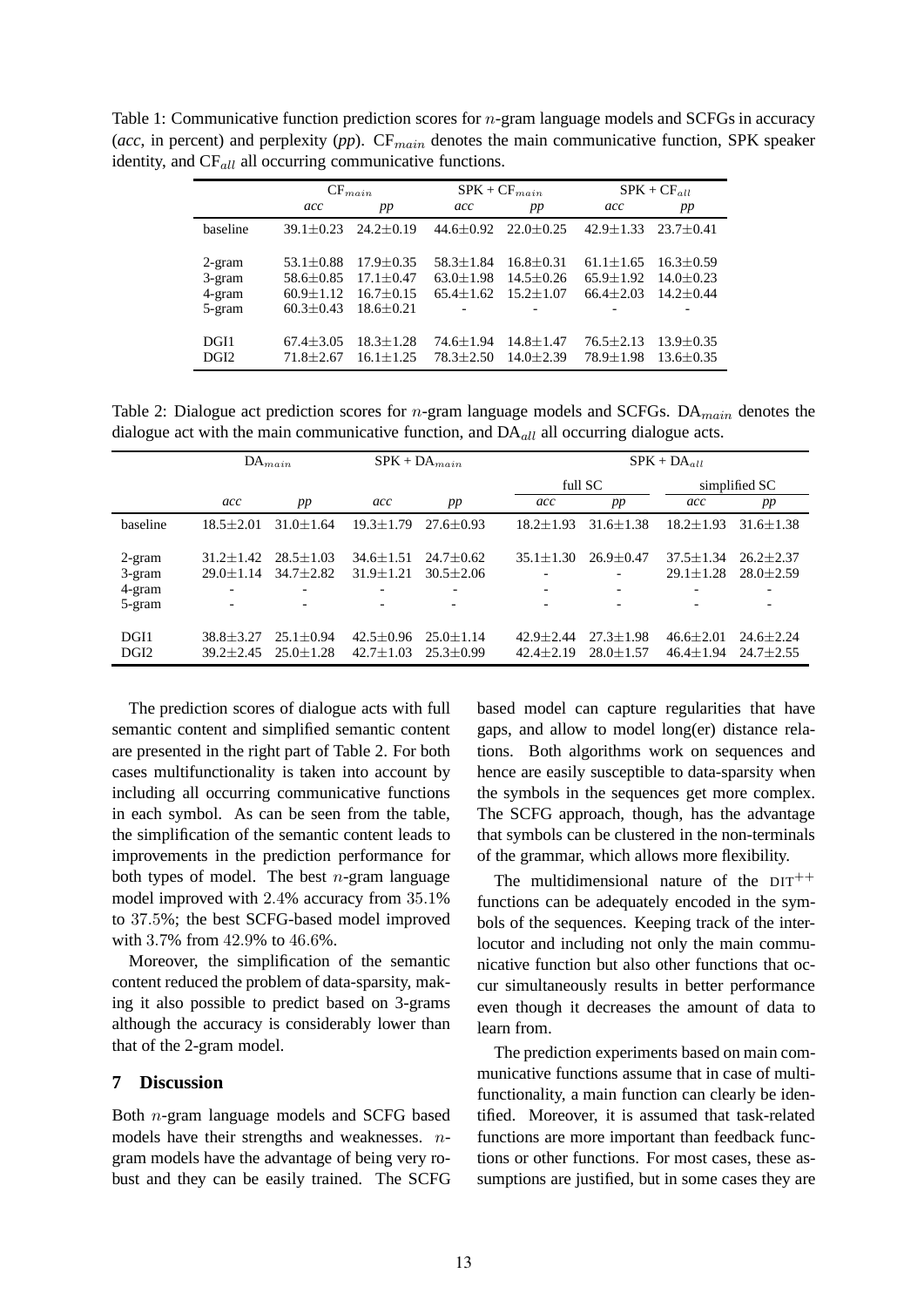problematic. For instance, in a heated discussion, the turn management function could be considered more important for the dialogue than a simultaneously occurring domain specific function. In other cases, it is impossible to clearly identify a main function as all functions occurring simultaneously are equally important to the dialogue.

In general,  $n$ -grams of a higher order have a higher predictability and therefore a lower perplexity. However, using high order  $n$ -grams is problematic due to sparsity of training data, which clearly is the case with 4-grams, and particularly with 5-grams in combination with complex symbols as for CF prediction.

Considerably more difficult is the prediction of dialogue acts with realised semantic content, as is evidenced in the differences in accuracy and perplexity for all models. Considering that the data set, with about 1, 600 functional segments, is rather small, the statistical prediction of logical expressions increases data sparsity to such a degree that from the n-gram language models, only 2-gram (and 3-grams to some extent) could be trained. The SCFG models can be trained for both CF prediction and dialogue act prediction.

As noted in Section 6.2, objective evaluation of dialogue strategies and behaviour is difficult. The evaluation approach used here compares the suggested next dialogue act with the next dialogue act as observed. This is done for each dialogue act in the test set. This evaluation approach has the advantage that the evaluation metric can easily be understood and computed. The approach, however, is also very strict: in a given dialogue context, continuations with various types of dialogue acts may all be equally appropriate. To also take other possible contributions into account, a rich dataset is required in which interlocutors act differently in similar dialogue context with a similar established common ground. Moreover, such a dataset should contain for each of these cases with similar dialogue context a representative set of samples.

### **8 Conclusions and future work**

An approach to the prediction of communicative functions and dialogue acts has been presented that makes use of grammatical inference to automatically extract structure from corpus data. The algorithm, based on alignment-based learning, has been tested against a baseline and several  $n$ -gram language models. From the results it can be concluded that the algorithm outperforms the  $n$ -gram models: on the task of predicting the communicative functions, the best performing  $n$ -gram model achieved 66.4% accuracy; the best SCFG model achieved 78.9% accuracy. Predicting the semantic content in combination with the communicative functions is difficult, as evidenced by moderate scores. Obtaining lower degree n-gram language models is feasible, whereas higher degree models are not trainable. Prediction works better with the SCFG models, but does not result in convincing scores. As the corpus is small, it is expected that with scaling up the available training data, scores will improve for both tasks.

Future work in this direction can go in several directions. First, the grammar induction approach shows potential of learning dialogue gamelike structures unsupervised. The performance on this task could be tested and measured by applying the algorithm on corpus data that have been annotated with dialogue games. Second, the models could also be extended to incorporate more information than dialogue acts alone. This could make comparisons with the performance obtained with reinforcement learning or with Bayesian networks interesting. Third, it would be interesting to learn and apply the same models on other kinds of conversation, such as dialogue with more than two interlocutors. Fourth, datasets could be drawn from a large corpus that covers dialogues on a small but complex domain. This makes it possible to evaluate according to the possible continuations as found in the data for situations with similar dialogue context, rather than to evaluate according to a single possible continuation. Last, the rather unexplored parameter space of the DGI algorithm might be worth exploring in optimising the system's performance.

#### **References**

- Jan Alexandersson and Norbert Reithinger. 1997. Learning dialogue structures from a corpus. In *Proceedings of Eurospeech 1997*, pages 2231–2234, Rhodes, Greece, September.
- Hiyan Alshawi. 1990. Resolving quasi logical forms. *Computational Linguistics*, 16(3):133–144.
- Harry Bunt. 2000. Dialogue pragmatics and context specification. In Harry Bunt and William Black, editors, *Abduction, Belief and Context in Dialogue; Studies in Computational Pragmatics*, pages 81– 150. John Benjamins, Amsterdam, The Netherlands.